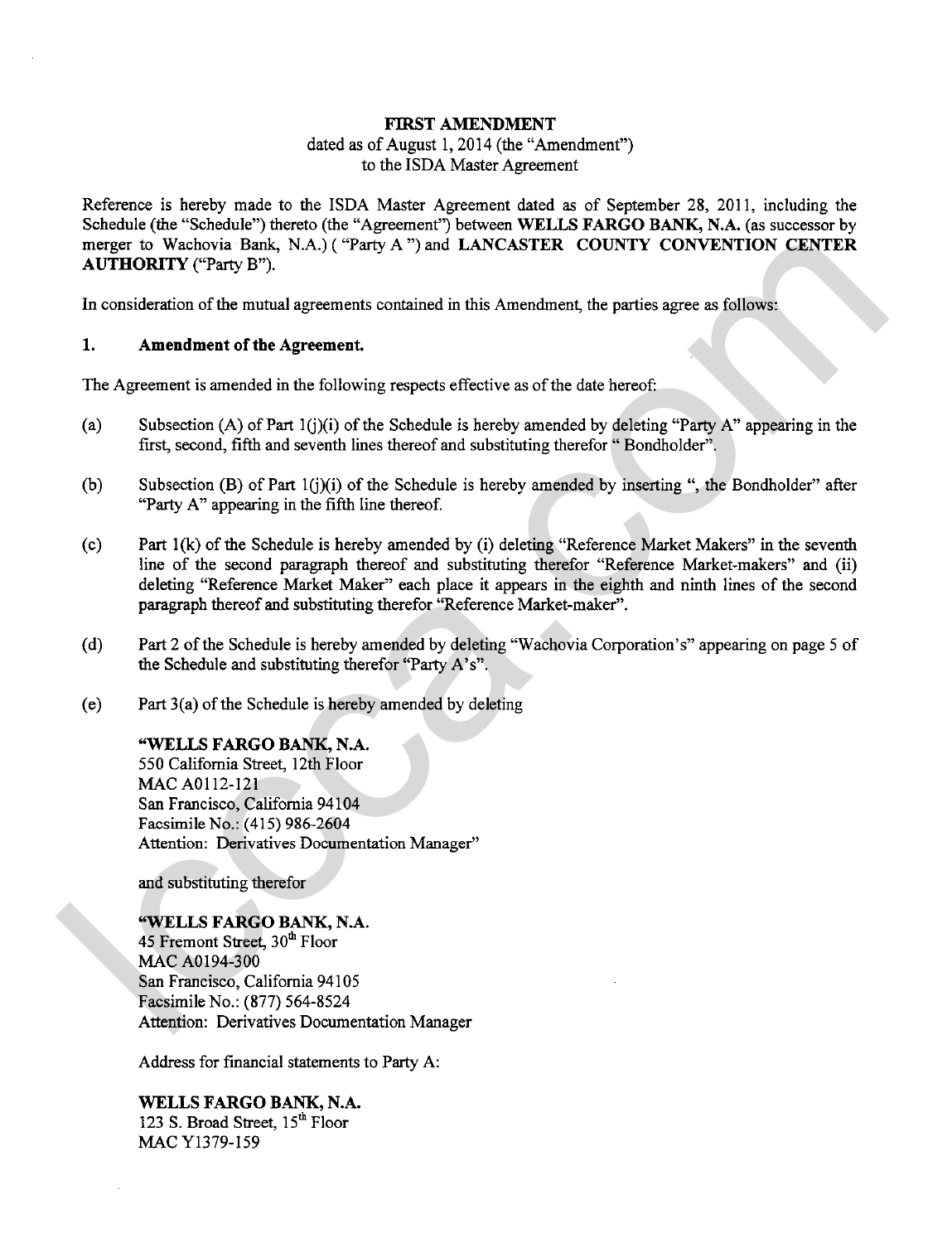Philadelphia, PA 19109 E-mail: thomas.esser@wellsfargo.com Attention: Tom Esser"

 $(f)$ Part 4(f) of the Schedule is hereby amended in its entirety to read **as** follows:

**"(f) Confirmation Procedures.** Confumations for Transactions are due under Commodity Futures Trading Commission ("CFTC") Rule 23.501 within the applicable time frame specified in such rule, to the extent applicable."

- Subsection (i) of Part  $4(g)$  of the Schedule is hereby amended by inserting " or the Bondholder" after "Party A" appearing in the third line thereof.
- Part 4(h) of the Schedule is hereby amended by inserting " or the Bondholder" after "Party A" appearing in the fourth line thereof.
- Part 4(i) of the Schedule is hereby amended in its entirety to read as follows:

"fj) **Additional Definitions.** Section 12 is hereby amended by adding the following definitions:

"Act" means the Third Class County Convention Center Authority Act, Act of December 27, 1994, P.L. 1375, **as** amended and supplemented.

"Affiliate" will have the meaning specified in Section 12 of this Agreement with respect to Party A.

"Bondholder" means Wells Fargo Municipal Capital Strategies, LLC.

"Bonds" means Party B's Hotel Room Rental Tax Revenue Bonds, Series 2014 and any Bonds issued under the Covered Indenture to refund other Bonds.

"County" means the County of Lancaster, Pennsylvania.

"Covered Indenture" means the Trust Indenture dated **as** of August 1, 2014 between Party B and Manufacturers and Traders Trust Company as may be amended from time to time.

"Credit Agreement" means the Continuing Covenant Agreement by and between the Bondholder and **Party** B, dated as of August 1, 2014 (as it may be modified, amended or supplemented from time to time).

Government Entity. As used in this Agreement, "Government Entity" means Party B.

"Guaranty Agreement" means the Guaranty Agreement dated as of August 1, 20 14 between Lancaster County, Pennsylvania, Party B and the trustee for Party B's Hotel Room Tax Revenue Bonds, Series 2014. Trading Commission ("CFTC") Rule 22.501 within the applicable time frame specified in such rule, to<br>
(g) Subsection (t) of Part 4(g) of the Schedule is hereby amended by inserting " or the Bondholder" after<br>
"Party A" app

"Hotel Room Rental Tax" means the Hotel Room Rental Tax imposed by the County pursuant to the provisions of Section **3** of the Act and the Hotel Tax Ordinance.

"Hotel Tax Ordinance" means Ordinance No. 45 Lancaster County Hotel Room Rental Tax enacted by the Laneaster County Board of County Commissioners on September 15, 1999 with an effective date of January 1,2000.

"Hotel Tax Revenues" means all monies transferred by the County Treasurer of the County to Party B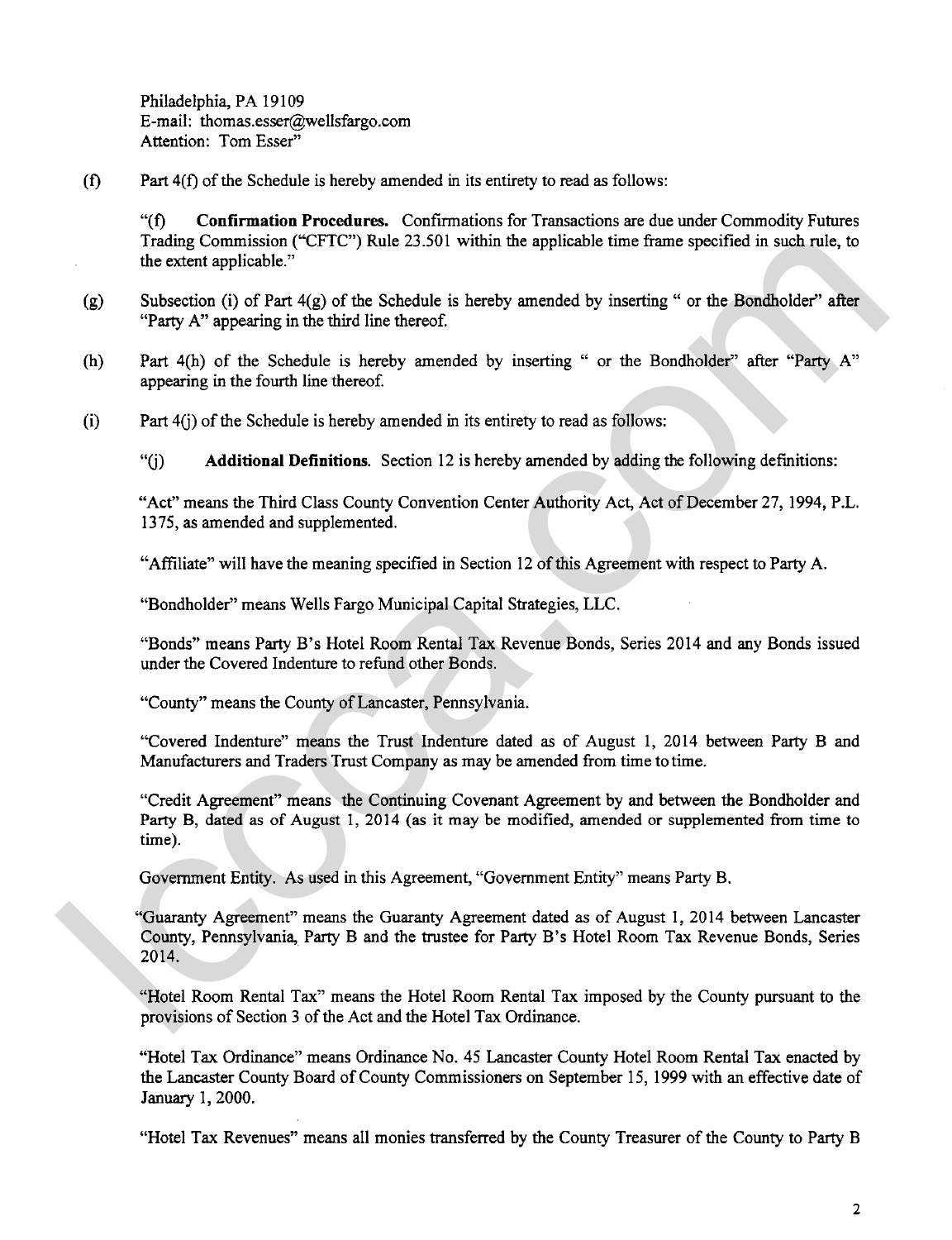pursuant to Section C of the Hotel Tax Ordinance and derived from the revenues received by the County Treasurer from the Hotel Room Rental Tax."

6) The following Part 5 is hereby inserted after Part 4 of the Schedule:

#### "Part 5. Swap Trading Relationship Documentation

(a) **Required Notifications.** Regulation 23.504 of the CFTC requires that we include in "swap trading relationship documentation" ("STRD") such as this Agreement certain provisions regarding clearing and ow status (and, if applicable, ow counterparty's status) **as** an "insured depository institution," "financial company" or "covered financial company".

#### (i) **Orderly Liquidation Authority**

- Party A hereby notifies Party B that it is an "insured depository institution" as defined in 12 U.S.C. \$1813 (an "Insured Depository Institution") and a "financial company" as defined in Section 201(a)(11) of the Dodd-Frank Act, 12 U.S.C. \$5381(a)(11) ("Financial Company").
- Party B hereby notifies Party A that Party B is neither an Insured Depository Institution nor a Financial Company.
- Each party agrees to provide notice to the other party if it becomes, or ceases to be, an Insured Depository Institution or a Financial Company.
- In the event that either party is a "covered financial company" (as defined in Section 201(a)(8) of the Dodd-Frank Act, 12 U.S.C. 5381(a)(8)) or an Insured Depository Institution for which the Federal Deposit Insurance Corporation ("FDIC") has been appointed as a receiver (the "covered party"), certain limitations under Title **II** of the Dodd-Frank Act or the Federal Deposit Insurance Act of 1950, as amended, may apply to the rights of the non-covered party to terminate, liquidate, or net any Swap by reason of the appointment of the FDIC as receiver, notwithstanding the agreement of the parties in the swap trading relationship documentation, and the FDIC may have certain rights to transfer Swaps (as defined below) of the covered party under Section 210(c)(9)(A) of the Dodd-Frank Act, 12 U.S.C. **5** 5390(c)(9)(A), or 12 U.S.C. **5**  182 **1 (e)(9)(A).**  (a) Required Motifications. Regulation 23.549 of the CFU requires that we include in "swapper probable chargest and one stands of a propincipal content of the probable chargest and one stands (and a minimal condensation),
	- (ii) **Clearing.** Party A hereby notifies Party B that, upon acceptance of a Swap by a "derivatives clearing organization" **as** defined in Commodity Exchange Act ("CEA") and CFTC Regulations ("DCO"), the original Swap between the parties is extinguished, is replaced by equal and opposite Swaps with the DCO, and all terms of the Swap shall conform to the product specifications of the cleared Swap established under the DCO's rules.

(b) **Swap Valuation Terms.** CFTC Regulation 23.504(b)(4) requires that our STRD with "financial entities" include an agreement on the process (which may include any agreed upon methods, procedures, rules, and inputs) for determining the value of each Swap at any time from its execution to termination, maturity, or expiration, for purposes of complying with the margin and risk management requirements of CEA §4s(e) and CEA §4s(i) ("Swap Valuation Terms"). If you are a "financial entity" as defined in CEA  $\S2(h)(7)(C)(i)$ , this Agreement shall be deemed to incorporate by reference the Swap Valuation Terms that are available to you for downloading at: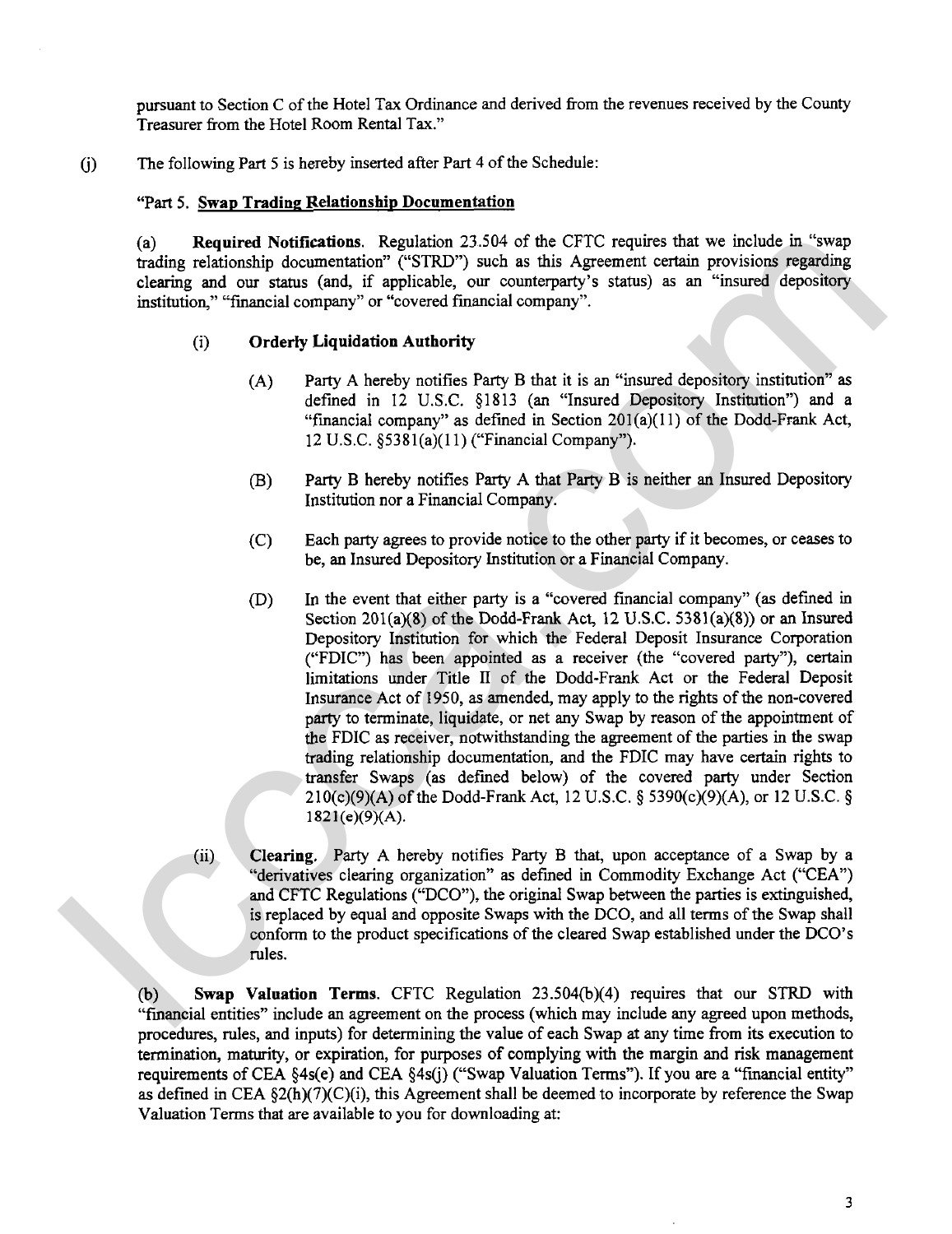http://images-mail.wellsfargoemail.com/Web/WellsFargoWholesaleServices/{e9ddb6fb-6718-460c-8671-d2914f0e9779} 2388TOBAddISVT.pdf

(c) Scope of STRD Provisions. The terms of this Part 5 only apply to swaps ("Swaps") as defined in Section 1a(47) of the Commodity Exchange Act ("CEA") and Regulation 1.3(xxx) of the CFTC. The term "Swap" does not include a swap once it has been cleared by aDCO, without prejudice to provisions that expressly apply to a cleared swap. To the extent that any provision of this **Part** 5 has the purpose of meeting a legal or regulatory requirement, compliance by the parties with such provision shall be required only to the extent required and only for the period during which, and only in respect of the relevant Swap, class of Swap or class of counterparty to which, such legal or regulatory requirement applies. For purposes hereof, compliance is subject to any applicable legal or regulatory effective or compliance dates, any no-action or other relief that may be granted by the CFTC or its staff from time to time, and any CFTC interpretation of such legal or regulatory requirement." purpose of mechanic a legal or regulatory equiversuite, convictione by the period strip, and only in the period in the conviction of the relation of the reduced to the convert supplies and any the specifical complete any

# **2.** Representations.

Each party represents to the other party in respect of the Agreement, as amended pursuant to this Amendment, that all representations made by it in Section 3 of the Agreement are true and accurate as of the date of this Amendment.

## **3.** Miscellaneous.

### (a) *Entire Agreement; Restatement.*

- (i) This Amendment constitutes the entire agreement and understanding of the parties with respect to its subject matter and supersedes all oral communication and prior writings (except as otherwise provided herein) with respect thereto.
- (ii) Except for any amendment to the Agreement made pursuant to this Amendment, all terms and conditions of the Agreement will continue in full force and effect in accordance with its provisions on the date of this Amendment, and the parties hereby ratify and affirm the Agreement as amended. References to the Agreement will be to the Agreement, as amended by this Amendment.
- (b) *Amendments.* No amendment, modification or waiver in respect of the matters contemplated by this Amendment will be effective unless made in accordance with the terms of the Agreement.
- (c) *Counterparts.* This Amendment may be executed and delivered in counterparts (including by facsimile transmission), each of which will be deemed an original.
- (d) *Headings.* The headings used in this Amendment are for convenience of reference only and are not to affect the construction of or to be taken into consideration in interpreting this Amendment
- (e) *Governing Law.* This Amendment will be governed by and construed in accordance with the governing law provisions of the Agreement.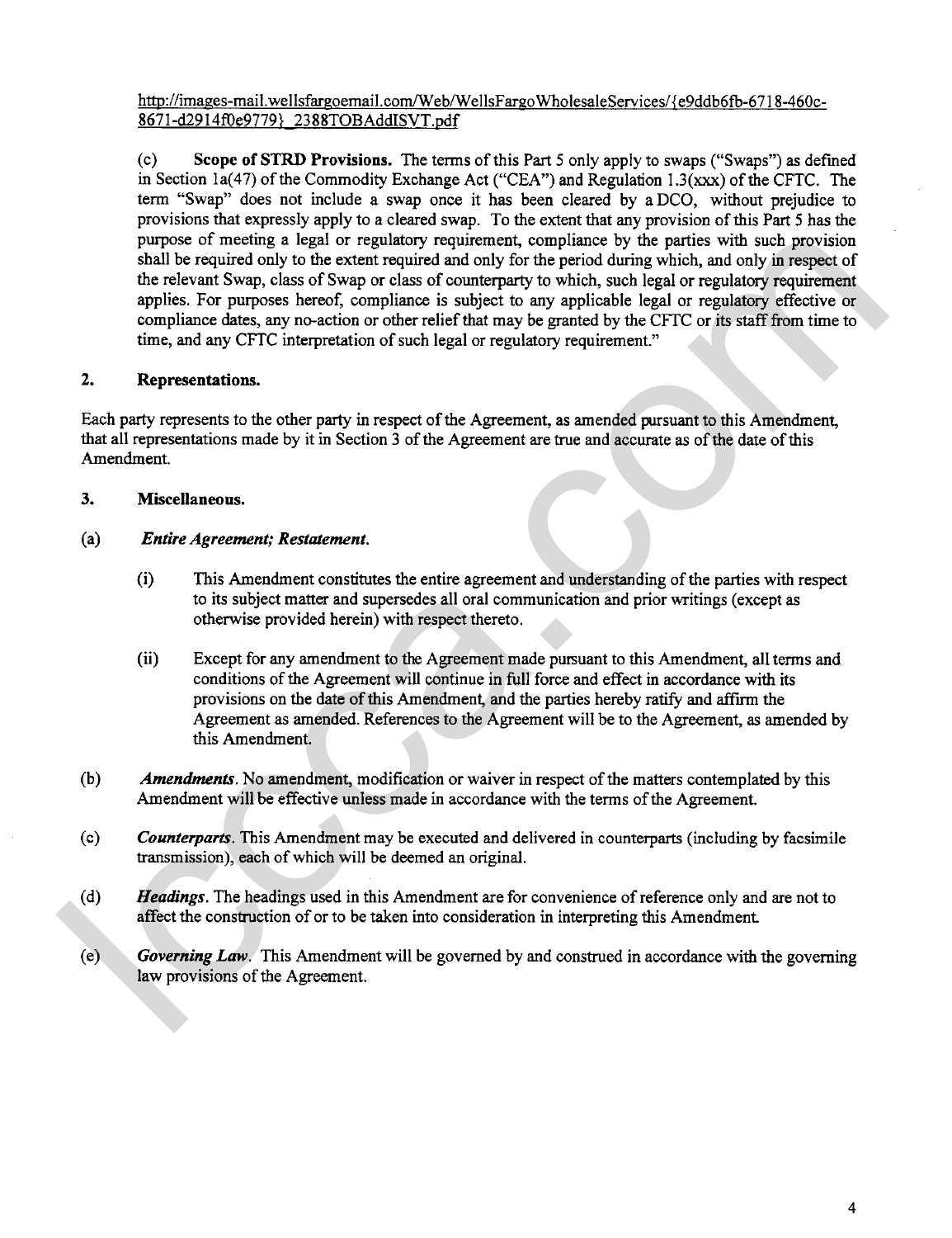**IN WITNESS WHEREOF, each of the parties has caused its duly authorized signatories to execute and deliver this Amendment as of the date hereof.** 

**WELLS FARGO BANK, N.A.** 

lccca.com

## **LANCASTER COUNTY CONVENTION CENTER AUTHORITY**

| By:    |  |
|--------|--|
| Name:  |  |
| Title: |  |